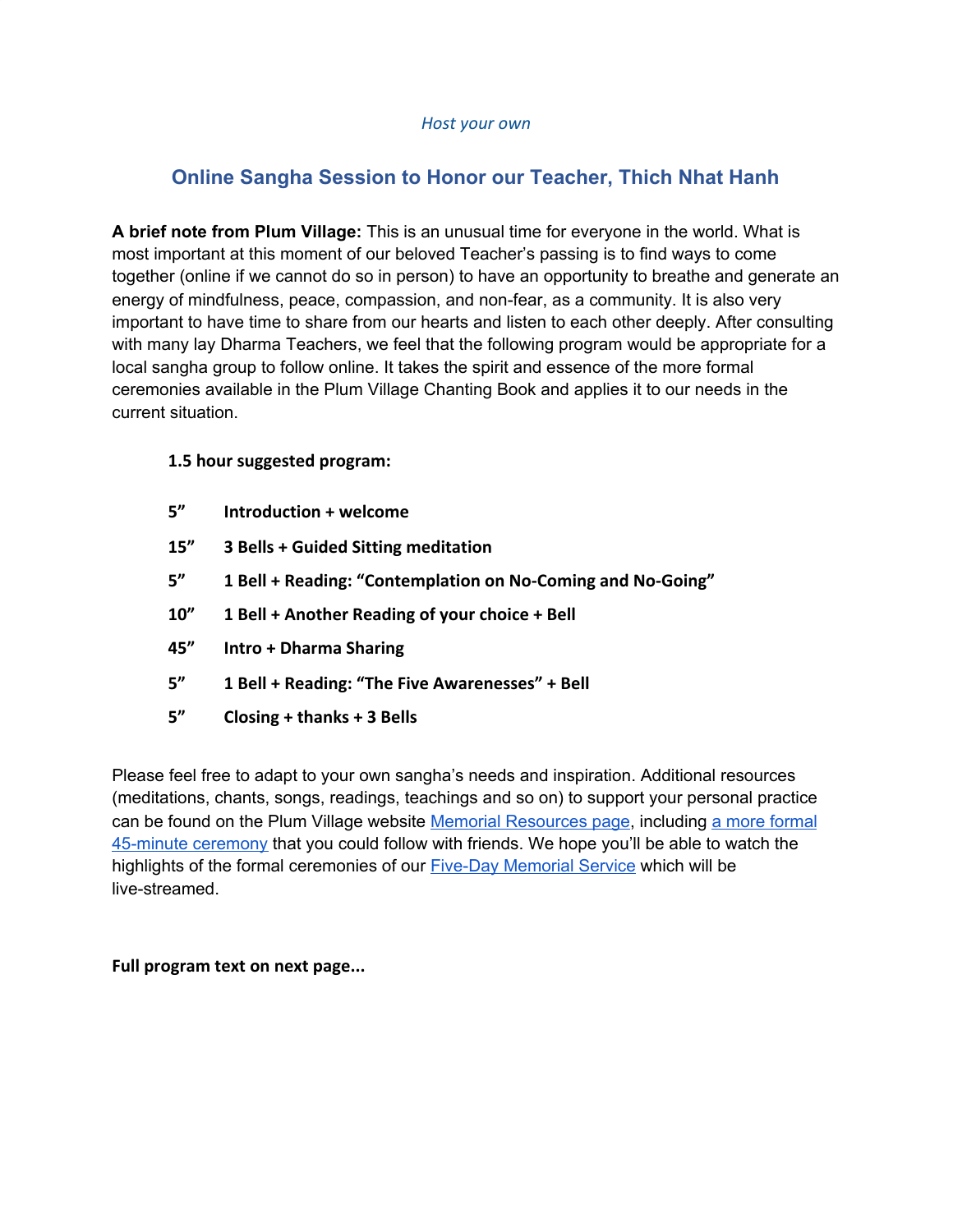# **Online Sangha Session to Honor our Teacher, Thich Nhat Hanh**

*Greetings & tech check (mute on, gallery-view, etc)*

# **5" Introduction by facilitator**

*It's good to create a warm and relaxed atmosphere before having a clear starting moment with the bell & meditation. The facilitator/s can offer some words of introduction and explain how the time will unfold. The key purpose of this session is to generate a spirit of togetherness, mindfulness, concentration and hope in memory of and tribute to our Teacher. It's not a funeral, and it's not a time of mourning, but a time to connect in a deep way with our spiritual ancestors as a source of energy and aspiration. Before starting the meditation, perhaps everyone on screen can introduce themselves, where they're joining from, and offer a one line check-in on how they are doing.*

**15" 3 Bells & Guided Sitting meditation**

*(2 mins per exercise)*

Breathing in, I'm aware of my in-breath. Breathing out, I'm aware of my out-breath. *In-breath; out-breath*

Breathing in, I become aware of my whole body. Breathing out, I smile to the miracle of being alive in this moment*. Aware of body, smiling to life*

Breathing in, I invite Thay to sit with my back. Breathing out, I invite Thay to breathe with my lungs*. Thay enjoying the sitting; Thay enjoying the breathing*

Breathing in, I'm aware of my sadness. Breathing out, I smile to my sadness with compassion. *Embracing sadness, smiling with compassion*

Breathing in, I'm aware of my gratitude for Thay's teaching. Breathing out, I smile to my joy. *Feeling grateful, smiling*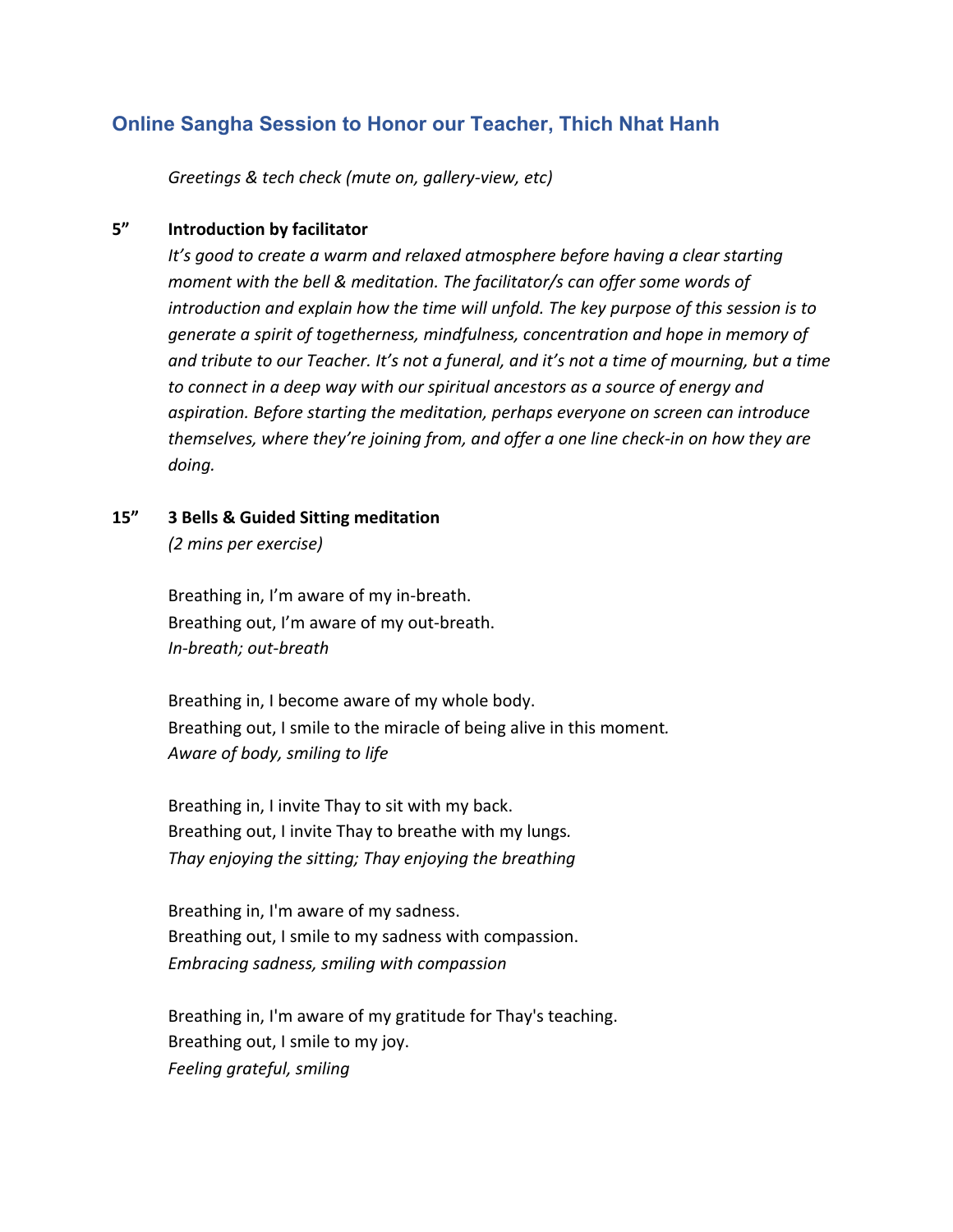Breathing in, I'm aware of our sangha breathing together around the world. Breathing out, I take refuge in the sangha, breathing together around the world. *Sangha breathing together; taking refuge in the sangha*

**5" 1 Bell + Reading: "Contemplation on No-Coming and No-Going"** by Thich Nhat Hanh

> *This body is not me. I am not limited by this body. I am life without boundaries. I have never been born, and I have never died.*

*Look at the ocean and the sky filled with stars, manifestations from my wondrous true mind. Since before time, I have been free.*

*Birth and death are only doors through which we pass, sacred thresholds on our journey. Birth and death are a game of hide-and-seek.*

*So laugh with me, hold my hand, let us say good-bye, say good-bye, to meet again soon.*

*We meet today. We will meet again tomorrow. We will meet at the source every moment. We meet each other in all forms of life.*

**1 Bell**

**10" Another Reading (text of your choice):** Perhaps ["The Discourse on Love](https://plumvillage.org/sutra/discourse-on-love/)" or ["Limitless Life](https://plumvstaging.wpengine.com/book-excerpts/#limitless-life)" or a [short excerpt from one of](https://plumvstaging.wpengine.com/book-excerpts/) [Thay's books](https://plumvstaging.wpengine.com/book-excerpts/) or one of [Thay's poems](https://plumvstaging.wpengine.com/poems/)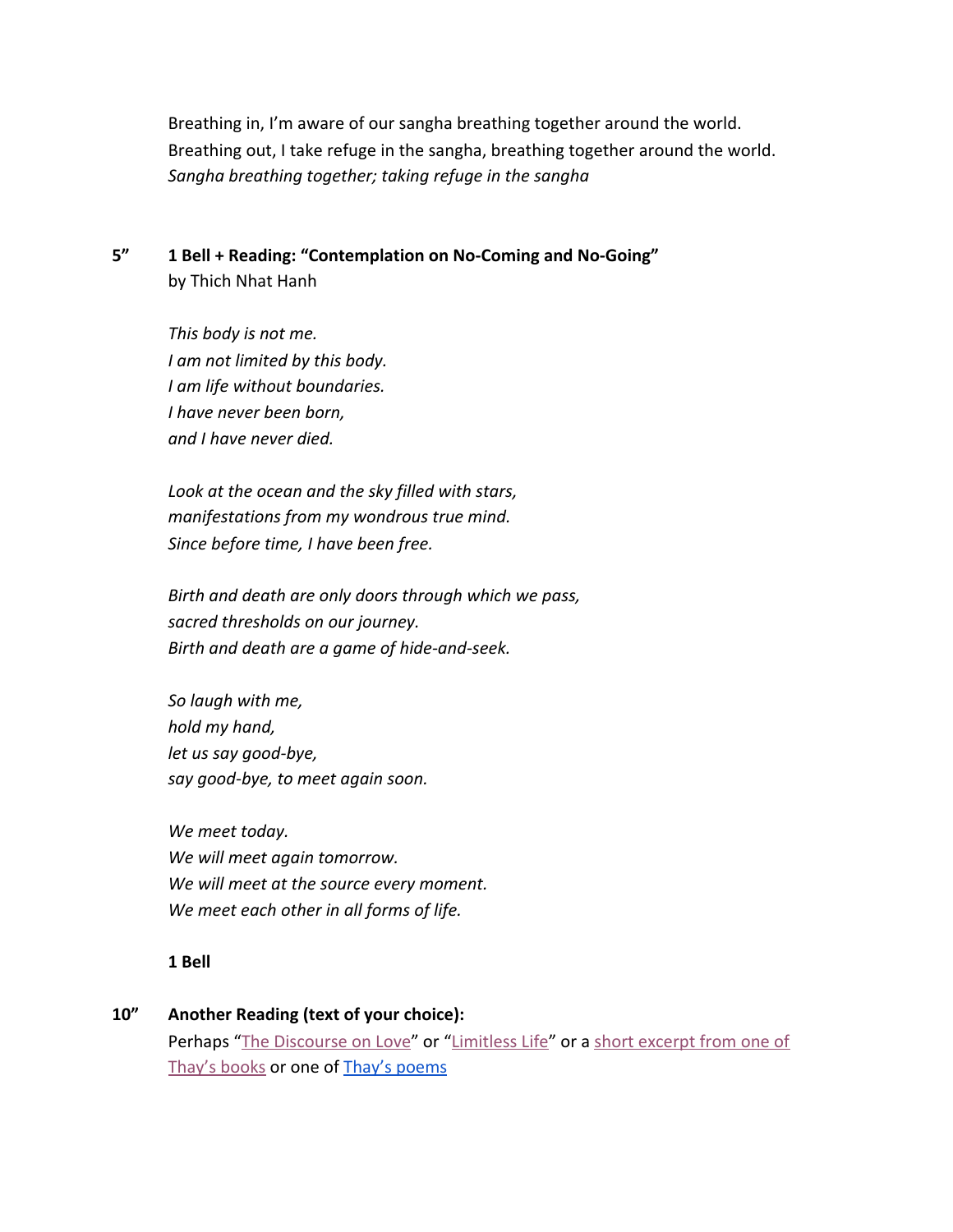#### **1 Bell**

# **5" Brief introduction to sharing by Facilitator**

*We can invite people to share the ways he has touched our lives, inspired us, helped us heal and transform, or reconcile with others. This is a time to celebrate the impact of Thay's teachings on our lives, and to cherish the fact we have had a chance to encounter those teachings, in whatever small way. People could be invited to share one very practical "resolution" they would like to make in tribute to Thay. Tip: If you have a large group, you can split into smaller break-out rooms (in Zoom) of 2-3 people for 5 minutes or so, to share from the heart (in a more intimate setting) whatever feelings are coming up in their hearts. Afterwards, the whole groups reconvenes and the facilitator can then invite people to share to the whole group what Thay has meant to them or a story of how Thay's teachings made a difference in their life.*

# **40" Bell + Dharma Sharing**

# **5" 1 Bell + Reading: ["The Five Awarenesses"](https://plumvstaging.wpengine.com/five-remembrances-five-awarenesses/#the-five-awarenesses)**

*We are aware that all generations of our ancestors, including our spiritual ancestors, and all future generations are present in us.*

*We are aware of the expectations that our ancestors, including our spiritual ancestors, our children, and their children have of us.*

*We are aware that our joy, peace, freedom, and harmony are the joy, peace, freedom, and harmony of our ancestors, including our spiritual ancestors, our children, and their children.*

*We are aware that understanding is the very foundation of love.*

*We are aware that blaming and arguing can never help us and only create a wider gap between us; that only understanding, trust, and love can help us change and grow.*

**1 Bell**

# **3" Closing words from the facilitator**

*There are many different ways to close - perhaps with a [song,](https://plumvstaging.wpengine.com/resources-for-commemorating-thich-nhat-hanh/#chants-songs) or listening to a [chanting](https://plumvstaging.wpengine.com/resources-for-commemorating-thich-nhat-hanh/#chants-songs) [track,](https://plumvstaging.wpengine.com/resources-for-commemorating-thich-nhat-hanh/#chants-songs) or with silence and three sounds of the bell. It is nice if the facilitator can thank*